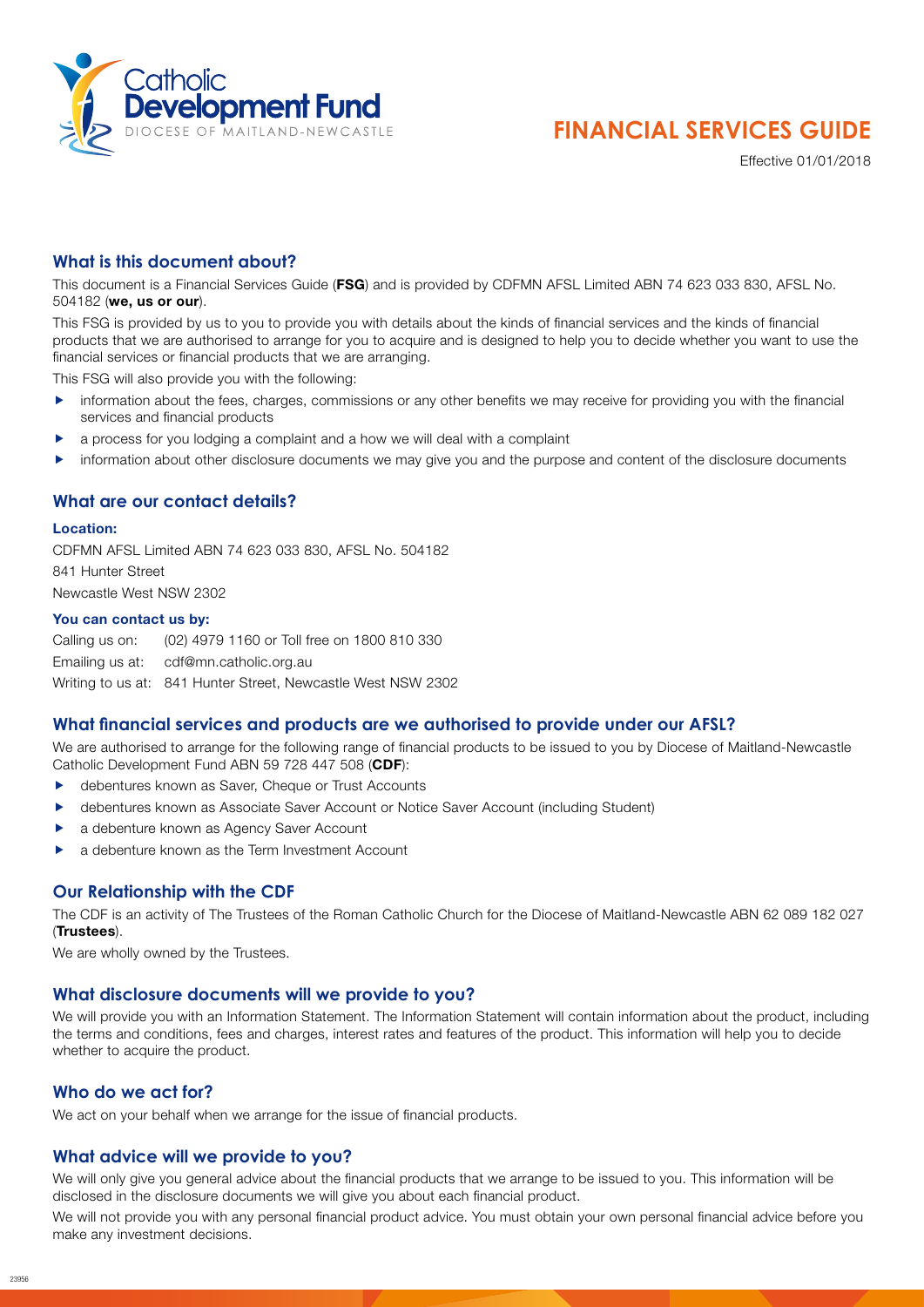# **What fees, charges, commissions and other benefits do we receive for the financial services and financial products we provide to you?**

We will not receive any fees or commissions for arranging for the financial services and products.

## **What fees and charges will you be charged for the financial services and financial products?**

You will not be charged any fees or charges for us arranging for the financial services and products. The fees and charges which you may pay to the CDF in respect of the financial products will be disclosed in the disclosure document for that specific financial product.

#### **What arrangements do we have with external service providers?**

We may from time to time instruct a third party to provide financial services to you for us.

If that third party does not hold its own AFSL, then the third party we instruct will provide the financial services as our authorised representative.

We can authorise a company or an individual to act as our authorised representative for sales and marketing activities.

## **What compensation arrangements do we have?**

We hold a current professional indemnity insurance policy to comply with our legal requirements as a holder of an AFSL. This policy covers us and any of our employees even if an employee no longer works for us.

## **How will you instruct us?**

You can give us instructions in writing by completing and signing an application form.

What can you do if you have a problem or dispute with us?

We are committed to resolving any problem or dispute you may have with us. Please let us know if you have any problem, dispute or complaint by contacting our complaints officer as follows:

Complaints Officer

Calling us on: (02) 4979 1160 or Toll free on 1800 810 330

Emailing us at: cdf@mn.catholic.org.au

Writing to us at: 841 Hunter Street, Newcastle West NSW 2302

Our complaints officer will deal with your complaint in an efficient and timely manner. Our complaints officer will provide you with information about how your complaint will be processed and the expected time frame for resolving the complaint.

If you feel that your complaint has not been resolved properly by us or in a timely manner, then you can refer your complaint to the Australian Financial Complaints Authority (AFCA) or the Australian Securities and Investments Commission (ASIC): AFCA

Telephone: 1800 931 678 Email: info@afca.org.au Internet: www.afca.org.au Mail: Australian Financial Complaints Authority Limited, GPO Box 3, Melbourne, VIC 3001

ASIC Information line 1300 300 630 Fax: 03 5177 3999 Email: infoline@asic.gov.au Internet: www.asic.gov.au